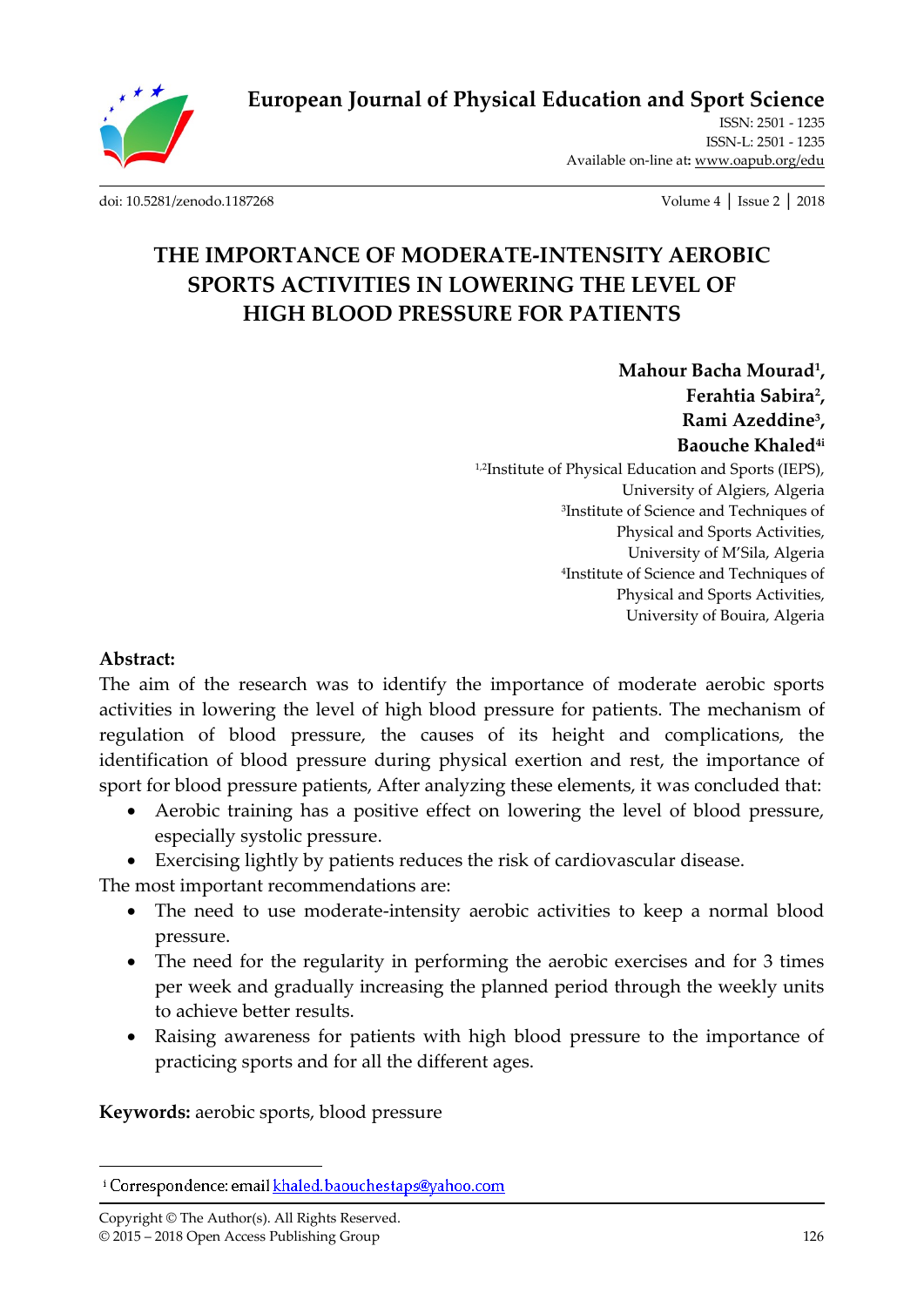#### **Introduction**

Hypertension (high blood pressure) is one of the prominent diseases of this era, which are called 'hypokinetic diseases' that result from the modern life and basing on the modern technology in work, that no society is free from this disease, and it is just a rising and increasing problem and we cannot ignore it, which led to the increase of the injuries in this current era because of the circumstances that individuals encounter through their lives, and the tensions of life and society problems which negatively affect the patient's health and psychological situation, prompting individuals to search for means to prevent and treat it.

Due to the lack of the studies that treat this subject basing on the suitable natural means, such as aerobic exercises (oxygenic) and massage that are used in different intensities, and the fact that most patients rely on special drugs of decreasing the pressure due to the easiness of taking them though their negative side effects on the different body systems, which lead to the occurrence of other health problems.

In this sense, the researchers wanted to study the importance of moderateintensity aerobic sports activities in lowering the level of high blood pressure for patients without the occurrence of any side effects that may increase the intensity of this disease in the future.

Thus, we will focus on the following axes in this scientific paper:

- 1. Blood pressure and mechanism of its regulation.
- 2. High blood pressure.
- 3. Causes of high pressure and complications resulting from it.
- 4. Blood pressure during physical exertion and during rest.
- 5. Sport and its importance to patients with blood pressure.
- 6. Blood pressure and aerobic training. In the last:
- 7. General conclusion.
- 8. Recommendations.

## **1. Blood pressure and mechanism of its regulation**

Blood pressure has a big importance as it is the moving power of the blood inside the periodic system, thus blood circulates from an area of high pressure to another of less pressure. Blood moves from left ventricle when it fills with blood at contraction to the Aorta, despite the elasticity of the aorta walls that is due to the muscular layer, we notice that blood pressure decreases gradually on the artery walls and during the expansion of muscle of the left ventricle, because the elastic walls go back to the original position and press the blood and push it in the arteries and capillaries, so that the pressure moves to the arteries then the ventricle returns to the contraction again which causes very high pressure, (Liznait and Farida Othman, 1999, pp. 22-24)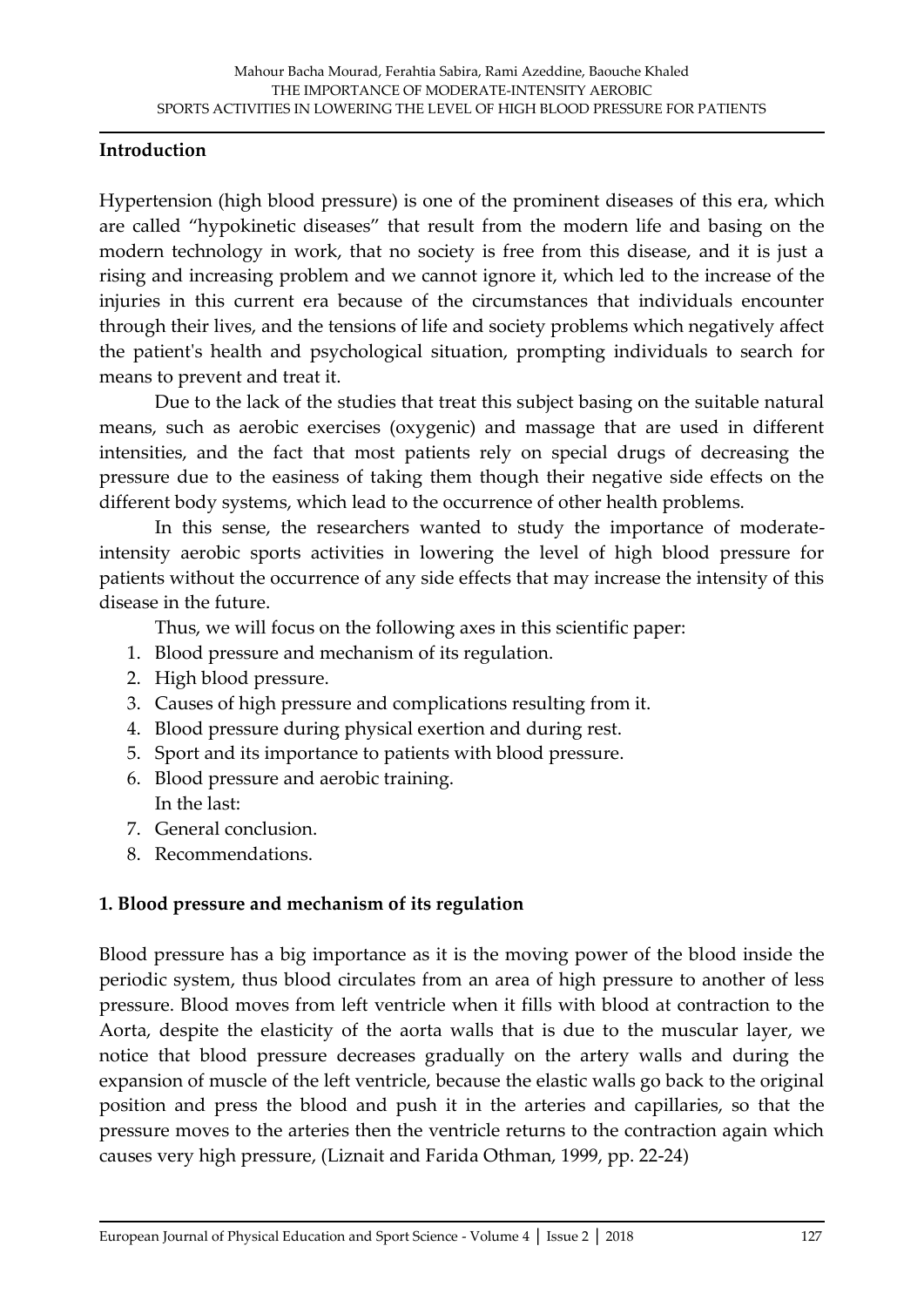Pressure happens when the left ventricle shrinks so that the pressure gradually increases which lead to the blockage of the atrial-ventricular valve and the opening of the semicircular valve, which causes the first cardiac sound and the pressure continues to rise in the left ventricle until it reaches 120 mm. when the semicircular valve opens, the left ventricle and aorta become as single vessel, so that the pressure in aorta and the other arteries increases fast and becomes equal to the pressure in the left ventricle (contractive pressure), after the beginning of the expansion in the left ventricle, the pressure starts decreasing till it reaches zero, but when the pressure becomes inside the ventricle without the pressure in the aorta the semicircular valve closes strongly causing the second heart sound, the closing of the semicircular valve prevent the decrease of the pressure in the systematic arteries to zero instead of that it decreases to 80 mm.z '(expansive pressure) (Braund Wald, 1997, vol. 1, pp. 807-810), the main reason in non-decrease of the pressure inside the aorta and the branching arteries from it to zero is due to the elasticity of the capillaries walls, thus when the ventricle shrinks the arteries walls expand a little under the influence of the shrinking power which means that a part of the kinetic energy resulting from contraction transforms to potential energy in the arteries walls, however, in the ventricle expansion the arteries walls return to their original positions, so that the reduction of the pressure in the arteries gradually which is opposite to what happens in the left ventricle where the pressure decreases fast to zero because of expansion.

# **2. High blood pressure**

It means that the increase of the blood pressure in the arteries to a higher level than the normal blood pressure, it is known that every person has blood pressure in order that the metabolism processes continue inside the body, in addition, it is considered one of the diseases that affect the heart system and the circulatory system in the industrial countries. Thus, it occurs as a result of the continuity of the pressure on the arteries walls which relies on the amount of blood pushed from the heart in a minute and the resistance of the blood vessels of the blood stream, that is, the more there is increase in pushed the amount of blood, the more the pressure increases, and the more the blood vessels resistance increases, the more the blood pressure increases. (Folsom AR, Prineas RJ, 1990, p 706-707)

Blood pressure is considered high when the reading of the number is more than (140/80) mm.z, thus if the pressure goes more than that limit, the person will be suffering from high blood pressure, here he needs monitoring and treatment, this disease is one of the main reasons for the heart diseases and arteries and blood clots and may lead to the damage of the internal surface of arteries and their stiffness, as well as it works on the increase of the pressure on long-term periods and this has a relation to kidney failure. (Ayed Fadl Melhem, 1999, p 07). James & Barry (1996) classified high blood pressure rates for systolic and diastolic pressure as follows: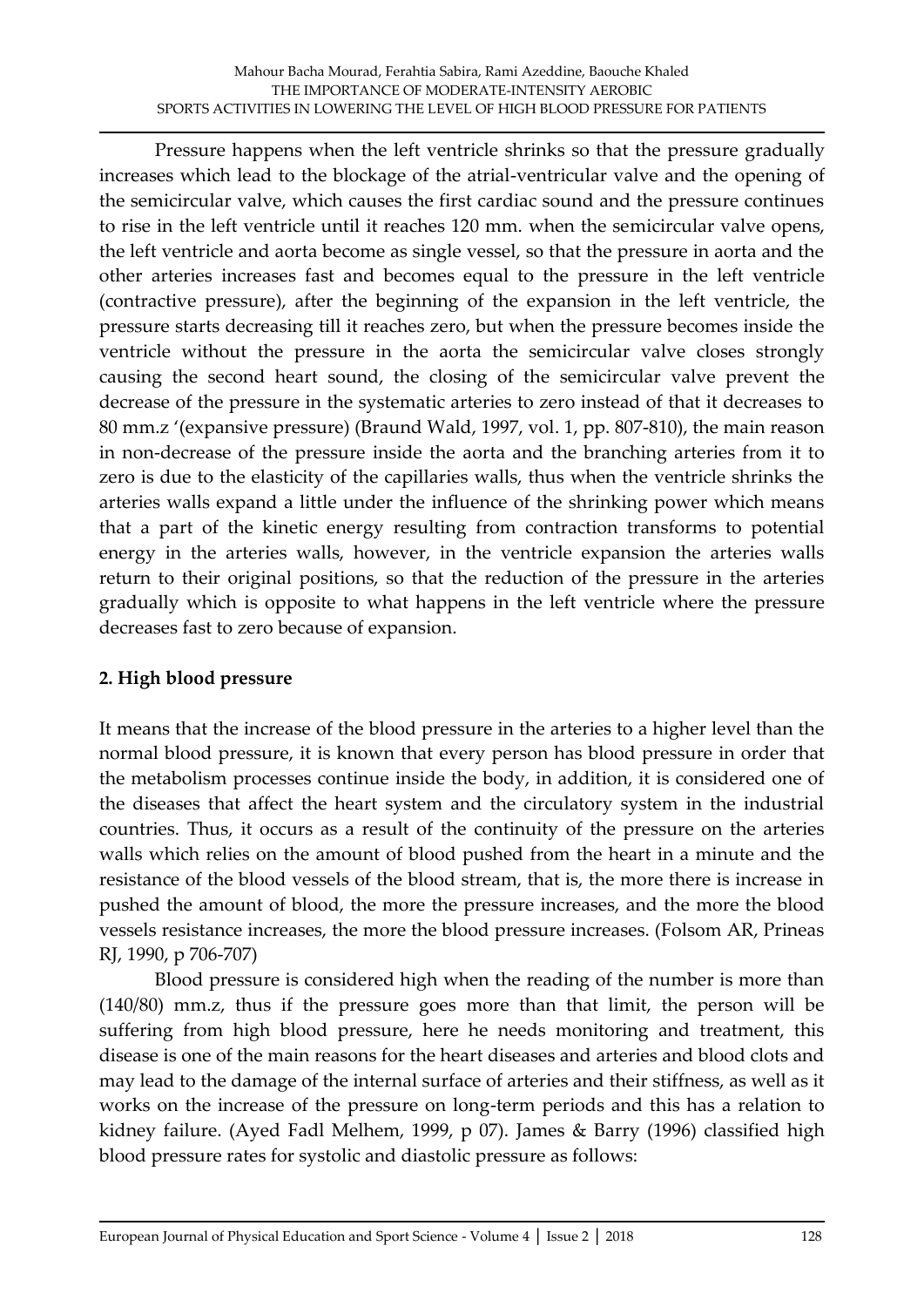| <b>Table 1.</b> The classification of fales of high blood pressure |                  |              |
|--------------------------------------------------------------------|------------------|--------------|
| Classification                                                     | <b>Diastolic</b> | Systolic     |
| Normal                                                             | < 85             | < 130        |
| More than normal                                                   | 89-85            | 139-130      |
| Simple high pressure                                               | 99-90            | 159-140      |
| Medium high pressure                                               | 109-100          | 179-160      |
| Very high pressure                                                 | 119-110          | 209-180      |
| Very very high pressure                                            | 120 and more     | 210 and more |

## **2. Reasons of high pressure and it complications**

Most of those who complain from high blood pressure do not know the reason behind its increase, this does not mean that there is no reason of it, but the reason may be not clear and the ratio of those reaches (95%) of the people suffering from it, this kind of pressure is called primary high pressure, thus the remaining ratio (5%) of people suffering from it is for known reasons such as the different diseases, this is called secondary high pressure. (Petrlla R. J., 1998, p31)

The reasons behind Primary blood pressure are due to:

- Genetic:
- Environment factors: such as salt, alcoholic drinks, obesity, psychological stress (psychological pressure), and smoking.

The reasons behind Secondary blood pressure are: (Ion Aubrian and Omali, 1987,

p 50)

- Kidneys:
- Glands;
- Drugs (medicine).

# **3. Blood pressure during physical effort and during rest**

Since the beginning of the 20th century, doctors and physiologists of physical effort have been concerned about the effect of physical effort and its relation to high blood pressure. The increase in pressure is due to the increase in cardiac output even in the case of decreasing peripheral resistance, which results in widening of the arteries, which causes the reduction in the cardiac output which is considered a crucial factor in this subject, thus, there are many other factors that affect blood pressure during the physical effort which are (age, working muscles strength, level of fitness, smoking, the nature and pattern of the physical effort) (Muhammad Nasreddine Radwan, 1998, p 73) Garth Fisher (1990) reported that pressure increases with increased effort due to an increase in the volume of blood pumped by the heart during exertion. Systolic blood pressure is naturally increasing, as increased diastolic pressure leads to reduced blood volume in the heart. The pulse pressure increases with the effort due to the increased difference between the systolic and diastolic pressures. In the case of increasing the diastolic pressure during the effort, this indicates the irregularity of the effort reaction.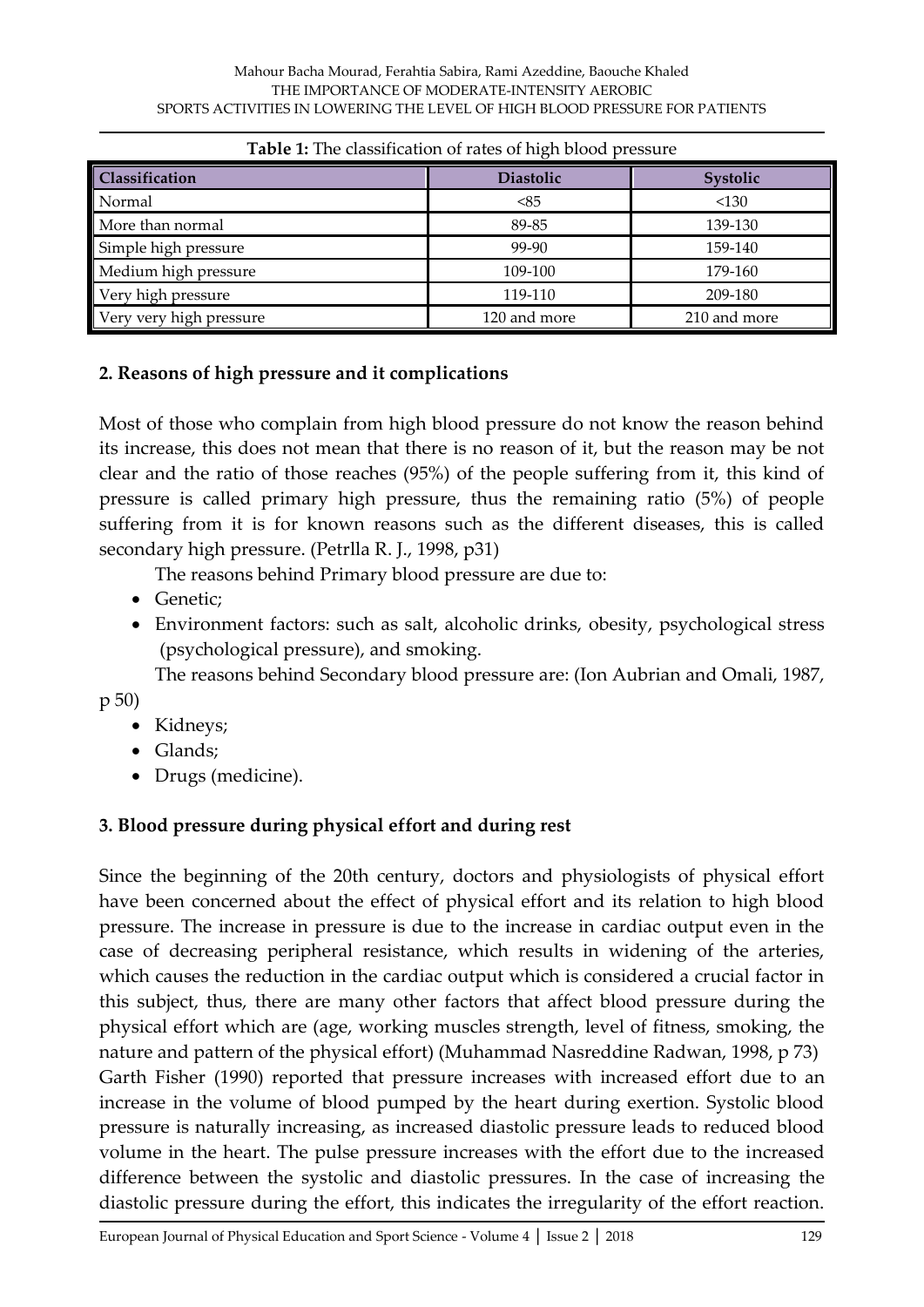The effort test should be stopped if the diastolic pressure reaches (100) mm.z or more. (Garth Fisher, Clayen R. Jensen, 1990, p 96)

There have been several studies about the effects of the effort on the increase of blood pressure. Niigman and Gibbons (1990) reported that among the reason of suffering from that disease the less practice of sport, thus the benefits of sports lay in reducing the possibility to be affected of this disease, medicines may have benefits in reducing death because of the sufferance from high blood pressure but their effects are very little in cases of light medium blood pressure. (Nichman M.L. Gibbons L.W., 1990, p 39)

Blood pressure significantly increases when performing a physical effort and is not equal in the different areas, thus it increases more when having training on the higher limbs more than the lower limbs, this is due to the volume of beat increases significantly in the first case more than the second case, so it is recommended to take into consideration that those suffering from high blood pressure should not do high effort on the higher limbs which may be dangerous to them. (Ahmed Mohamed Khater and Ali Fahmi Al-Beek, 1996, p 145)

This case is applied also on body position during the performance of physical activities, thus the blood pressure rises when performing the muscular workout in the vertical positioning rather than the horizontal positioning, so that heart pumping volume increases when performing the same muscular workout and at the same level of oxygen consuming when working using the legs from a sitting position or laying down rather than the muscular workout by the arms in vertical position.

The reason behind that is that the muscles mass volume that participates in the muscular workout is more in the legs rather than the arms, thus the capillaries that receive blood in the legs is more in amount than in the arms, thus they receive more amounts of blood, which means the limbs resistance of blood circularity reduces. (Muhammad Hasan Allawi and Ahmad Abdel-Fattah, 2000, p 266)

Muscle exercises with the use of constant muscular contractions increase both systolic and diastolic pressure, but this increase rapidly decreases immediately after exercise. This is what we observe during the mobile muscular workout. The average pressure is directly related to the amount of the heart pumping and, conversely, to the resistance of the limbs blood flow, which the blood pumping process in the capillaries defines, thus the changes in blood pressure during the muscular workout is related to the extent to which the level of heart pumping increasing suit the reduction of resistance of blood circularity. Therefore, the increase of the physical workout leads to the increase in the pressure average but it is not that big. Thus, systolic pressure increases with increased training intensity and the effect of the cardiac pumping on the increase of the systolic pressure is more than its effect on the diastolic pressure. (Muhammad Hasan Allawi and Ahmad Abdel-Fattah, 2000, p 261)

Blood pressure increase during workout, thus it increases forward with the increase of the used maximum oxygen amount and it can reach what is more than (175) mm.z at the increase of workout, then the increase of the blood vessels in the muscles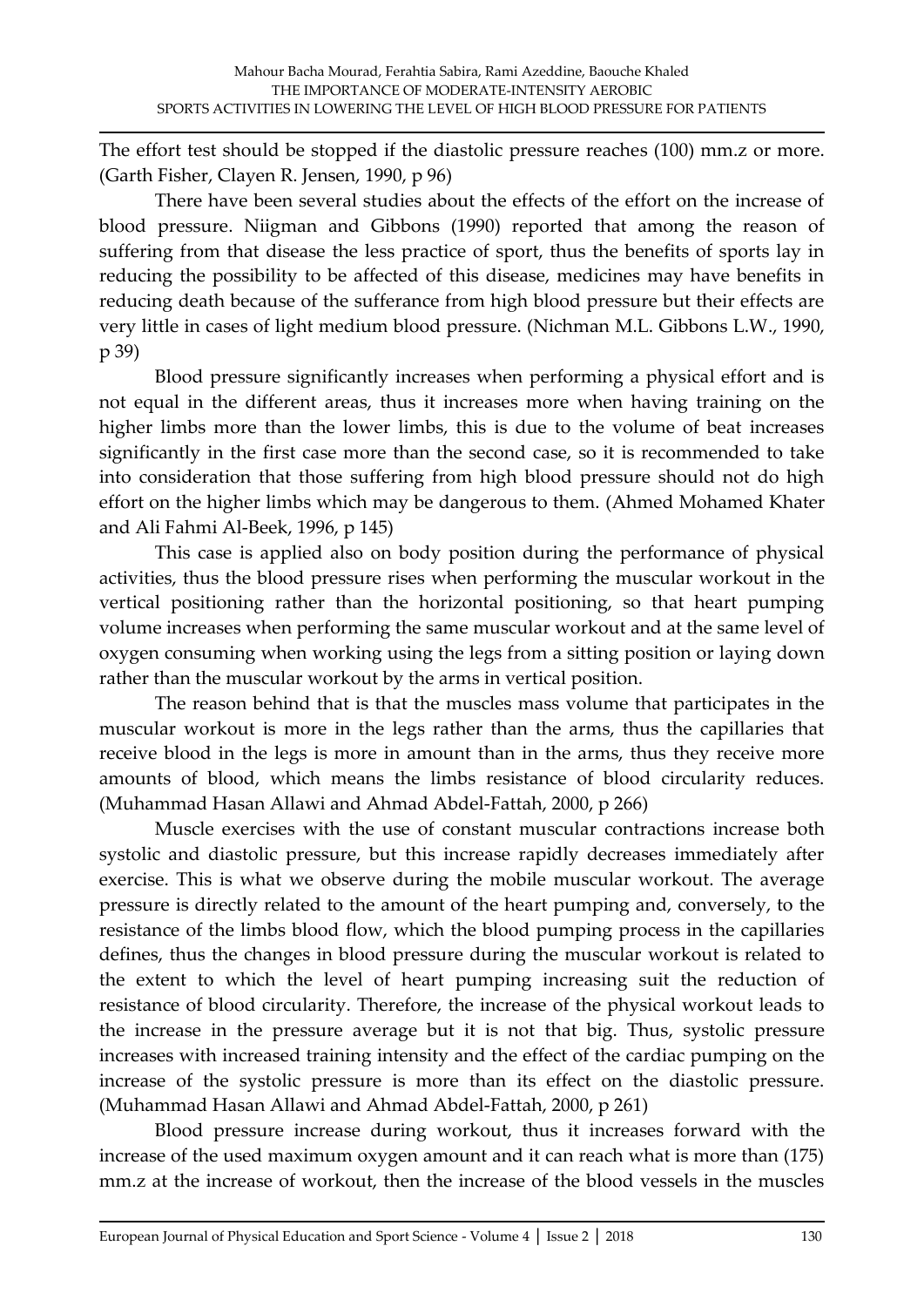performing the effort, therefore the reduction of the resistance in the blood vessels due to the circularity of blood in them, and the increase of the pumped blood amount from heart because of the effort is the results of the reduction of the resistance which lead to high pressure and nor its reduction (Ziad Tariq, 2001, p 29), in addition, the resistance may decrease by (3-4) times comparing to its level during rest, and the reduction of the amount of resistance increases as the intensity of the physical effort increases and as long as more muscular group participate in workout, this reduction is as a result of the increase of blood pressure resulting from the increase of the cardiac pumping. (Mohammed Hassan Allawi and Ahmed Abdel-Fattah, 2000, p 264).

The measurement of blood pressure during rest is to know the possibility of the exposure of heart and capillaries to danger and the diseases that may affect human due to his use of effort, so that it is targeted to define the main basic line that it can benefit from in the comparison of the effect of the physical effort and the exercises at the level of blood pressure, as it is used as a jeopardy in the evaluation of the effect of the different patterns of the effort at the level of blood pressure. (Muhammad Nasreddine Radwan, 1998, p 72)

### **4. Sport and its importance for blood pressure patients**

Practice of sports and physical activity in general benefit in the prevention and treatment of many diseases resulting from the lack of movement associated with the development of technology associated with modern civilization, including (high blood pressure), which confirms that is that the surveys showed that the least developed industrial societies are characterized by low prevalence of high pressure compared to societies that are more sophisticated from the industrial side, thus the mobility and the physical activities of person decrease, and sport can lead to positive effects for high blood pressure patients and especially for patients of the first type not associated with dangerous disease complications and also can include the moderate blood pressure patients (140/90) mm.zto (160/95) mm.z concerning the secondary pressure patients, most of those patients undergo to the medical treatment using medical drugs and other means of treatment. (Van Baak, M. A., 1998, p 6-10)

There is also a study showing that well-trained and fitness individuals are not expected to have primary hypertension compared with untrained patients. Studies also indicate that this disease is rare among athletes, with less than (1%) at level of (160/100) mm. In athletes aged 37 years, which is less than the normal rate for non-athletes in this age group, which is usually between 5-10%. (Cade R., al, 1996, p 77- 78)

As for how the body can benefit from the sport in the treatment of high blood pressure, the suggested mechanisms 'proposed mechanisms' in this regard deliberately raise many scientific thoughts, the most important reduction of the activity of the symbiotic body when practicing sports, and this therapeutic method is limited in simple cases with sport. (Mr. Jumaili, 1998, p 76)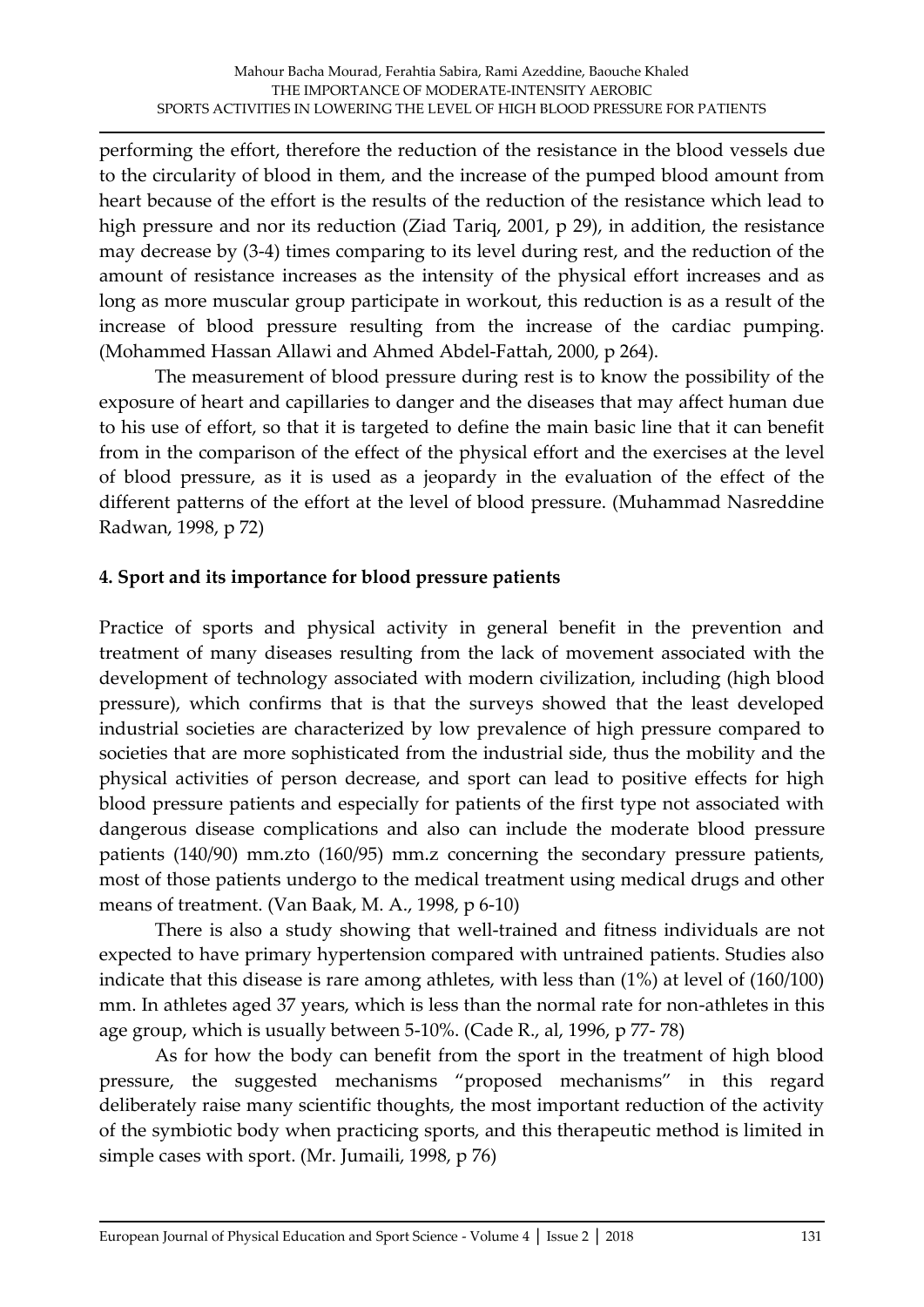High blood pressure usually occurs when a person ages, as his arteries and blood vessels begin to lose their elasticity and ability to relax. They cannot absorb the amount of blood flowing from the heart efficiently. Blood finds difficulty in passing through the narrow blood vessels. It gradually increases in limits differ by the difference of the age and the degree of atherosclerosis. (Muhammad Al-Rawi, 2000, p 53). For an athlete, his heart and arteries are constantly trained because they are relatively large enough to carry a large amount of blood flowing to his muscles and body tissues, so his arteries and vessels are more flexible and less susceptible to atherosclerosis. (Ben F. Hurley, James M. Hagberg, 1998, p 89)

The American College of Sports Medicine (1993) issued a medical report on the relationship of sport to high blood pressure, which confirmed that the incidence of high blood pressure is widespread in industrialized countries with diseases of the heart and other circulatory system, with a constant doubt about the effectiveness of drugs used that are anti this disease for cases of the light or medium height. Which called on scientists to search for alternative means of exercise as it proved that aerobic training (endurance exercises) leads to reduce the high pressure for the infected people, and the American College recommended to educate individuals to choose the appropriate type of sports activity they want to do, such as walking, running, biking, swimming, and continuous training in order to improve their physical fitness and avoid participating in high resistance activities. One study showed a significant increase in blood pressure (335/281) mm.z when some individuals during their performance of high weight lifting sport high. (American College of sports Medicine, 1993)

Ziyad Tariq (Bove / 1998) stated that regular exercises are the main axes of the hypertension control program and that normal and regular exercises can be performed weekly to help reduce pressure and reduce the incidence of angina and thrombosis. The best exercises that reduce the pressure level are Aerobic exercise that increases breathing speed and heart rate. (Bove A. and Card. Shermar, 1998, p 1-2)

# **5. Blood pressure and aerobic training**

Several physiological effects occur as a result of sports training, some are directly shown during training, which are called the physiological responses to training. These are "*temporary physiological changes that appear during training and during the period of hospitalization after training and regularity in the training program*" this is what is called adaptation thus the positive benefits appear from the use of a good training program. (Ahmed Abdel-Fattah, 1996, p 30)

Blood pressure is affected during training for patients with high blood pressure as their pressure level is above the normal level during rest, but their increase in pressure increases during training is relative. (Rogers PJ, T. GM, B. KR, al, 1997, p18)

The types of sports activities and programs that are used differ and the most effective in this area: endurance activities (aerobic activities), very low to moderate endurance exercises, but training heavily (50%) of the maximum level of oxygen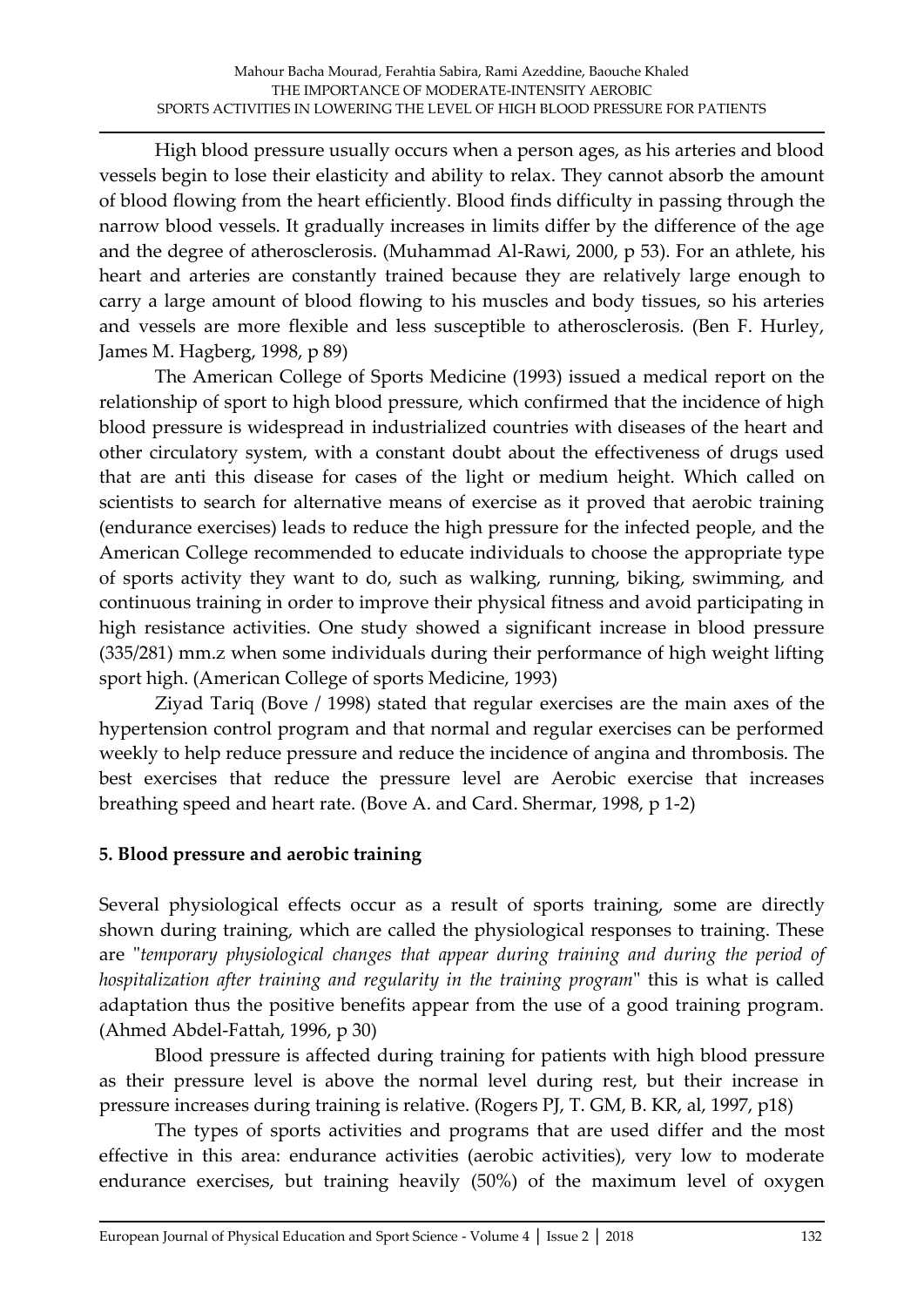consumption leads to lower blood pressure (70%), while high intensity training programs do not have positive effects. (Schwartz R. S. H. VA, 1995, p 19)

In a study conducted by (Norris and Jones) which showed that the possibility of the occurrence of positive effects after around (6-8) weeks, this is due to the decrease of the limbs resistance of the blood vessels that are accompanied by decrease in the levels of plasma norepinephrine hormones, as the study that was performed in laboratories showed that walking trainings and the programs 'tread mill' of the mobile belt are very beneficial in the reduction of blood pressure, so that it is worth emphasizing on the moderate aerobic training in order to recover the normal blood pressure, and also other types of programs that will have the big effect in controlling the pressure which are relaxing exercises such as meditation, breathing which has big effects in the reduction of the pressure and the aerobic exercises from sitting and from movement and swimming) all help in the improvement of pressure and its recover to a moderate degree of decreasing. (Norris. P. Jones C. Westn M., 2002, p 10)

In another study conducted previously by Berkov on patients with blood pressure, this study confirms that aerobic exercise and follow the appropriate diet is one of the best preventive and therapeutic means at the same time, as this study confirmed the exercise on a continuous basis and for 30 minutes (3) times per week and moderately help to reduce the level of primary blood pressure and the light rise, as well as aerobic exercises, which are used with a certain intensity for pressure patients do not affect positively on weight. (Berkov R., 1987)

In another study by Carroll, it noted that blood pressure patients who are taking drugs can permanently eliminate or reduce them after regular use of a regular aerobic program. This study confirmed that regular aerobic exercises help improve blood pumping, expand blood vessels, Insulin, and have a positive effect on the re-absorption of water and sodium by the kidney and thus reduce the high pressure. (Carol Kruco F. F., 2000, p 3)

The American Society of Sports Medicine (1993) has determined that the moderate-intensity physical activity (50-75%) from the maximum of heart beats lead to reduction of the level of blood pressure significantly during rest time. (American College of sports Medicine Position stand, 1993, p 25)

In his study, (Hajberg, 1993) found that systolic blood pressure could be reduced by an average of 90 mm and a diastolic 70 mm under the influence of a healthy training program.

Pranon (1992) states that during the effort, systolic pressure increases with increased effort while the level of systolic and diastolic pressure remains at rest and effort when practicing aerobic training. The reason is that aerobic training may lead to a positive change in the smooth muscles of the vessel walls or reduction of pressure may be due to decrease of risk factors during exercise including body fat ratios. (Branon F. J., al, 1992, p 69)

In the case of high intensity endurance exercises, there is an increase in systolic pressure, while diastolic may significantly change in reverse of the performance of the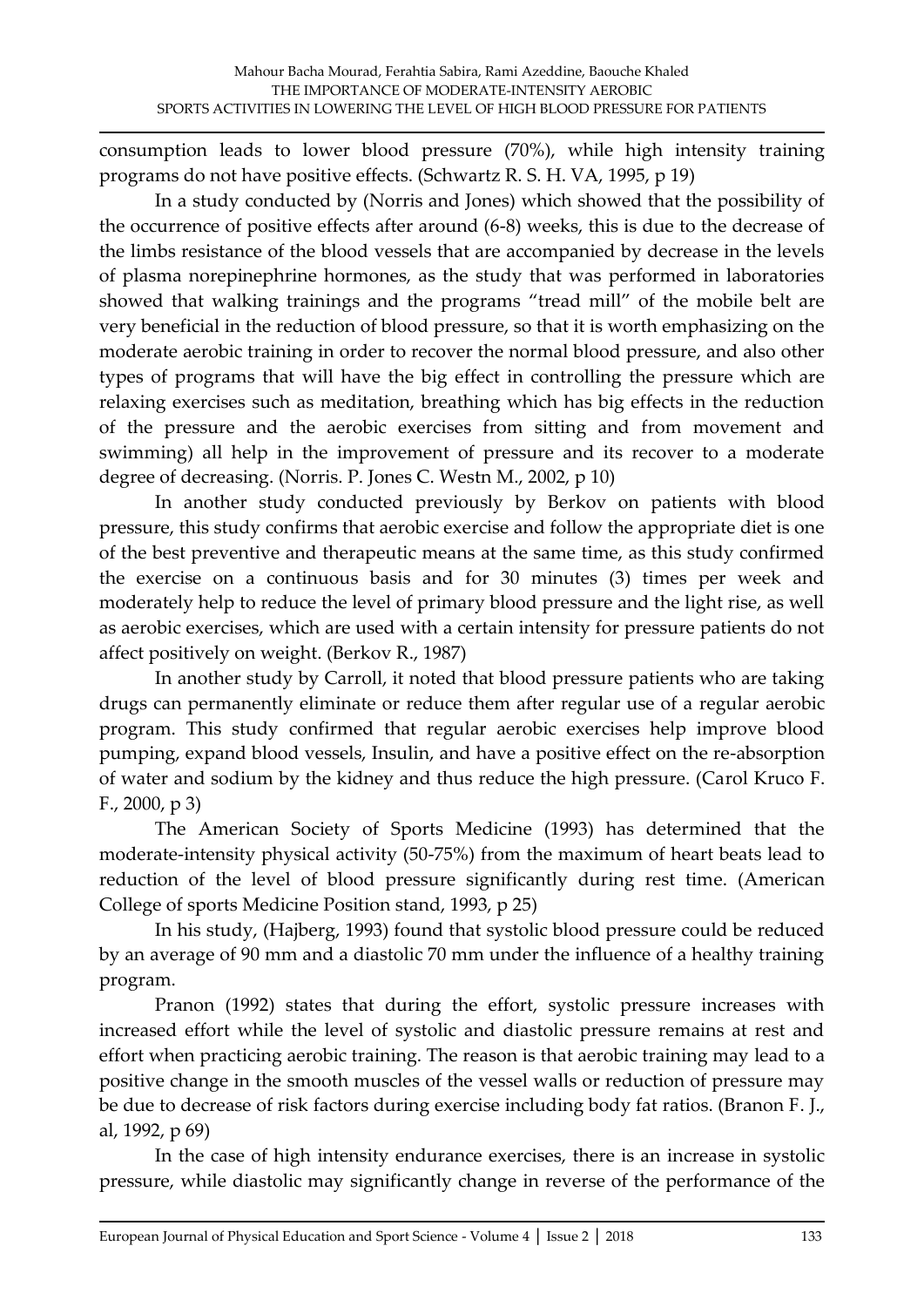individual by constant muscular trainings, where both pressure increase, and the experiment proved that the training for (7) weeks and for three times per week improved blood cholesterol and reduced both types of blood pressure. (Bahaa al-Din Salama, 1988, p 196)

### **6. General conclusion**

Through what was mentioned about the effect of aerobic sports activities on blood pressure, we deduce that aerobic training affects positively in the reduction of the level of blood pressure especially the systolic pressure, as well as the test of the moderate appropriate exercises or walking with different speeds that suit the patient state and the practice for no less than (30) min for the single session for (3) days per week are more effective in the reduction of high blood pressure.

It is worth mentioning that aerobic exercises increase the ratio of the harmless cholesterol (HDL) and decrease the harmful cholesterol (LDL) which has big effects on heart diseases and when controlling them, normal blood pressure is kept. Moreover, practicing the exercises lightly by the patients reduces the danger of heart and blood vessels diseases.

### **7. Recommendations**

- The need to use moderate-intensity aerobic activities to keep a normal blood pressure.
- The need for the regularity in performing the aerobic exercises and for 3 times per week and gradually increasing the planned period through the weekly units to achieve better results.
- Raising awareness for patients with high blood pressure to the importance of practicing sports and for all the different ages.

## **References**

- 1. Ahmed Abdel Fattah. Sports and high blood pressure. Science of Sports Medicine. A specialized scientific journal about the Arab Federation of Sports Medicine. Cairo: Arab Thought House, 1996.
- 2. Ahmed Mohamed Khater and Ali Fahmy Al-Beek. Measurement in the sports field. I. Cairo: Modern Book House, 1996.
- 3. Ion Aubrian and Omali Shroud. High blood pressure causes and treatment methods. Beirut: National Company for Publishing and Distribution.
- 4. Bahaa al-Din Salama. Physiology of sport. Amman, 1988.
- 5. Ziad Tariq. The effect of regular jogging with or without the weight of high blood pressure. PhD, Faculty of Physical Education, University of Baghdad, 2001.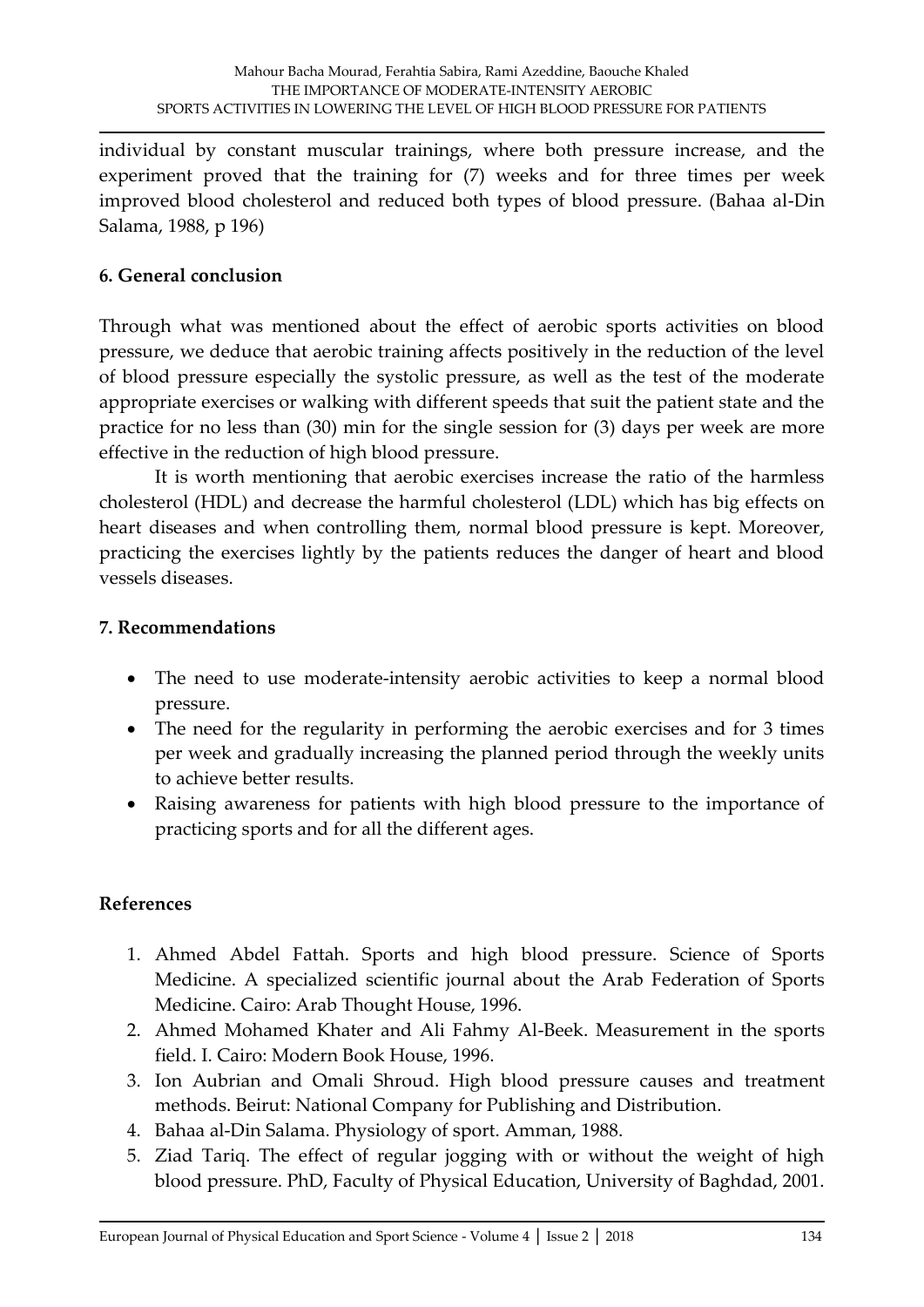- 6. Mr. Jumaili. Medicine and Sports. Cairo: The Book Center for Publishing, 1998.
- 7. Fadl Melhem. Sports, physiological medicine issues, and contemporary problems. Amman: Yarmouk University Press, 1999
- 8. Liznait and Farida Osman. Introduction to the Physiology of Sports and Heart Rate Recording. I. Cairo: Dar Al-Qalam, 1999.
- 9. Mohammed Al-Rawi. Encyclopedia of the human body. I. Amman: Dar Osama for Publishing and Distribution, 2000.
- 10. Mohamed Hassan Allawi and Ahmed Abdel-Fattah. Physiology of Sports Training. Cairo: Arab Thought House, 2000.
- 11. Mohamed Nasr El-Din Radwan. Methods of measuring physical effort in sport. Cairo: The Book Center for Publishing, 1998.
- 12. American College of sports Medicine Position stand. Physical activity, physical fitness & hypertension. Med Sci sports 1993.
- 13. Ben F. Hurley, James M. Hagberg. 'Optimizing Health in older persons: Aerobic & Strength Training' in J Exercise & sport Sciences Reviews. Williams & Wilkins. Vol (26) – U.S.A., 1998.
- 14. Berkov R. 'The Merck manual of Diagnosis & therapy, Rehway', NJMerock sharp & Dohme Research Laboratory, 1987.
- 15. Bove A. and Card. Shermar. 'Low-pressure Workouts for Hypertension'. Journal of physical & sports Medicine, Vol. 26, no. 4, April 1998.
- 16. Branon F J, al. 'Blood pressure changes' in 'Cardiopulmonary Rehabilitation'. F. A. Davis (Company pub, U.S.A 1992.
- 17. Braund Wald. E: Heart Disease: A text book of cardio vascular Medicine, ed. 5. Philadelphia, WP. S. Co, 1997.
- 18. Cade R, al. 'Effect of Aerobic Exercise Training on patients with Systemic Arterial hypertension'. American Journal of Medicine, 1996.
- 19. Folsom AR, Prineas RJ; K.SA, et al. Incidence of hypertension & stroke in relation to body fat distribution & other risk factors in older women, Storke, 1990.
- 20. Garth Fisher, Clayen R. Jensen. Blood pressure during work, in book. 'Athletic conditioning', Lea & Febiger Pub, U.S.A., 1990.
- 21. Nichman M.L. Gibbons L.W. The Effect of Exercise on high blood pressure, J. Vol. 22, No.2, Denmark, 1990, Section – 2. Symposium.
- 22. Petrlla RJ. How effective is exercise training for the treatment of hypertension. Clin J. sport medicine 8(3):224-31, 1998.
- 23. Rogers PJ, T. GM, B. KR, et al. 'Exercise induced increases in atrial. natriuretic Factor are attenuated by endurance training'. J AM. COLL Cardiol, 1997.
- 24. Schwartz R. S. H. VA. 'The effects of endurance & resistance training on blood pressure'. In J obes Relat Metab Disord, 1995.
- 25. Van Baak. M. A. 'Exercise & Hypertension: Facts & uncertainties. Br J sports Medicine, 32(1); 1998.